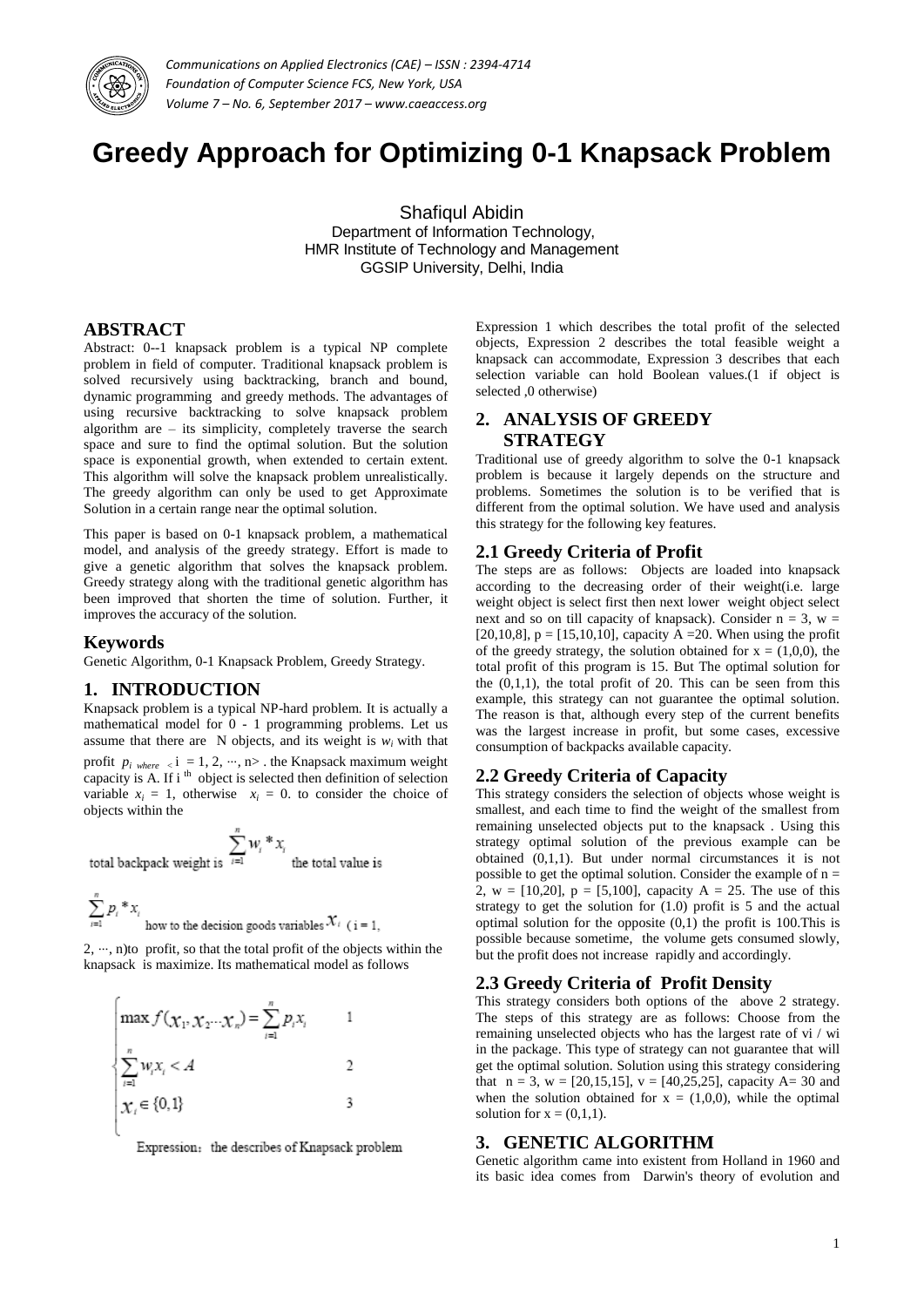

*Communications on Applied Electronics (CAE) – ISSN : 2394-4714 Foundation of Computer Science FCS, New York, USA Volume 7 – No. 6, September 2017 – www.caeaccess.org*

Mendel's genetics, The purpose of the initial study of the adaptive behavior of natural systems is to design the adaptive software systems It is a space-based search method. This is generated by natural selection, genetic variation, such as operations, as well as Darwin's theory of survival of the fittest mechanism. This is helpful for simulation of natural biological evolution of an algorithm. That is to follow the survival of the fittest, the law of survival of the fittest, that is, useful in optimizing the process of reservation, the removal of useless. In the science and practice production performance best to meet the conditions required by the solution from all possible solutions of the problem of how, that is, to find a optimal solution. The general problem-solving steps are as follows:

- i. Initialize the population
- ii. Calculation of the population on the fitness of each individual profit
- iii. According to the individual fitness profit
- iv. Determined by a rule choose to enter the next generation of individual
- v. By a crossover probability
- vi. By a mutation probability
- vii. If it does not meet the conditions, then
- viii. Transferred to step 2, or enter the next step
- ix. Output the profit of in the best fitness
- x. Chromosome as a satisfactory solution and the optimal solution calculation will stop as per the following conditions
	- A: completed a pre-evolution of a given algebra
	- B: there are individual profits of several generations did not improve the average fitness for several generations.

# **4. GREEDY STRATEGY BASED ON GENETIC ALGORITHM IN KNAPSACK PROBLEM**

### **4.1 Gene Encoding & Population Initialization**

Population initialization is the first step of genetic algorithm, the first generation that is produced. Here because of our solution space is  $N$  of the Objects are selected, , taking the profit of  $X[i]$ 0 or 1, the traditional genetic algorithms generally use a random number sequence 2, the profit of stocks as the initialization code, as the result of random Iterative calculation time is too many. So here we also use *Xi* (i in  $\leq$  0,1 ... n>) which take the profit of 0,1 to 1 if object is selected, 0 is not selected on behalf of the traditional genetic algorithm is set up a group of random numbers to initialize the population, However, we choose to use a greedy strategy for the approximate solution to the binary code as part of our population initialization code. This algorithm can effectively reduce the number of iterations.

#### **4.2 The Fitness Function**

Genetic algorithm fitness function calculation for determining decision whether or not choice individual. Here we adopted the profit of the current program dividing by the total profit of objects as the fitness function.

#### **4.3 Select Computing**

The use of genetic algorithm selection operator (or copy operations) is to achieve the group for the survival of the fittest individual steps:. Individuals with high fitness to the next generation by genetic probability of large groups; low fitness individuals are genetic to the probability of the next generation in small groups. Here we use the profit of individual fitness in the fitness profit of all proportion and the selection of the probability of conversion and then use the roulette wheel to choose individual.

Probability of individual choice, is  $p_i = \frac{\text{adapt}_i}{\sum_{i=1}^{n} \text{adapt}_i}$  in

Which individual fitness for the purpose of calculating the profit of adapt*i.*

#### **4.4 Computing of Crossover**

Crossover-operator, is the pairing of two chromosomes in one way or another by exchanging some of its genes, to form two new individuals. Crossover-operator in genetic algorithm is different from the other important feature of evolutionary algorithm, genetic algorithm it plays a key role is to generate a new individual in the main method we have adopted a uniform cross-here it refers to the two pairs of each individual gene in order to The probability of the same exchange, to form two new individuals. Specific operation is as follows: randomly generated with the same length of individual binary encoding mask word  $W = w1$  w2 ... wn; by the following rules from the A, B two parent individuals produce two new individuals X, Y: if  $wi = 0$ Then the i genes of X, inherited A corresponding gene, Y gene of the first i of the succession of B the corresponding gene; if wi  $= 1$ , then A, B, paragraph i of the mutual exchange of genes, which generate  $\overline{X}$ ,  $\overline{Y}$  of the first i genes.

#### **4.5 Computing of Mutation**

Mutation operator, refers to the individual encoded string profit of some of the genes used to replace the profit of other genes to form a new individual. Variation in the genetic algorithm operation is a new method of individual support, but it is an essential step in computing, because it determines the genetic algorithm local search capabilities. Crossover operator and mutation operator of the mutual co-completion of the search space of the global search and local search.

#### **4.6 Algorithm based on mutation**

Probability  $p_m$  \* n randomly selected individually to carry out mutation operation for each individual, a variation of random mutation position, that is, if the individual will be a corresponding gene for turning it into 0, but if the corresponding gene is 0, you need to determine the variation arising from the new profit of the individual constraints is greater than A, if more than A, while for corrective action. Calculation of born is to be bounded by the conditions of individual profits. Algorithm termination is accordance with the above mentioned conditions. For the termination of genetic algorithms one of the following conditions will be required to complete the set genetic algebra.

# **5. ANALYSIS OF EXPERIMENTAL RESULTS**

In the experiment, we checked the size knapsack for  $N = 50$ , with the weight of W  $[50] = (35,34,31, \dots, 28,27)$  and profit of P  $[50] = (13, 18, 21 \dots 25, 23)$ , we get 100 iterations, crossover probability of 0.15 mutation probability of 0.05. The use of